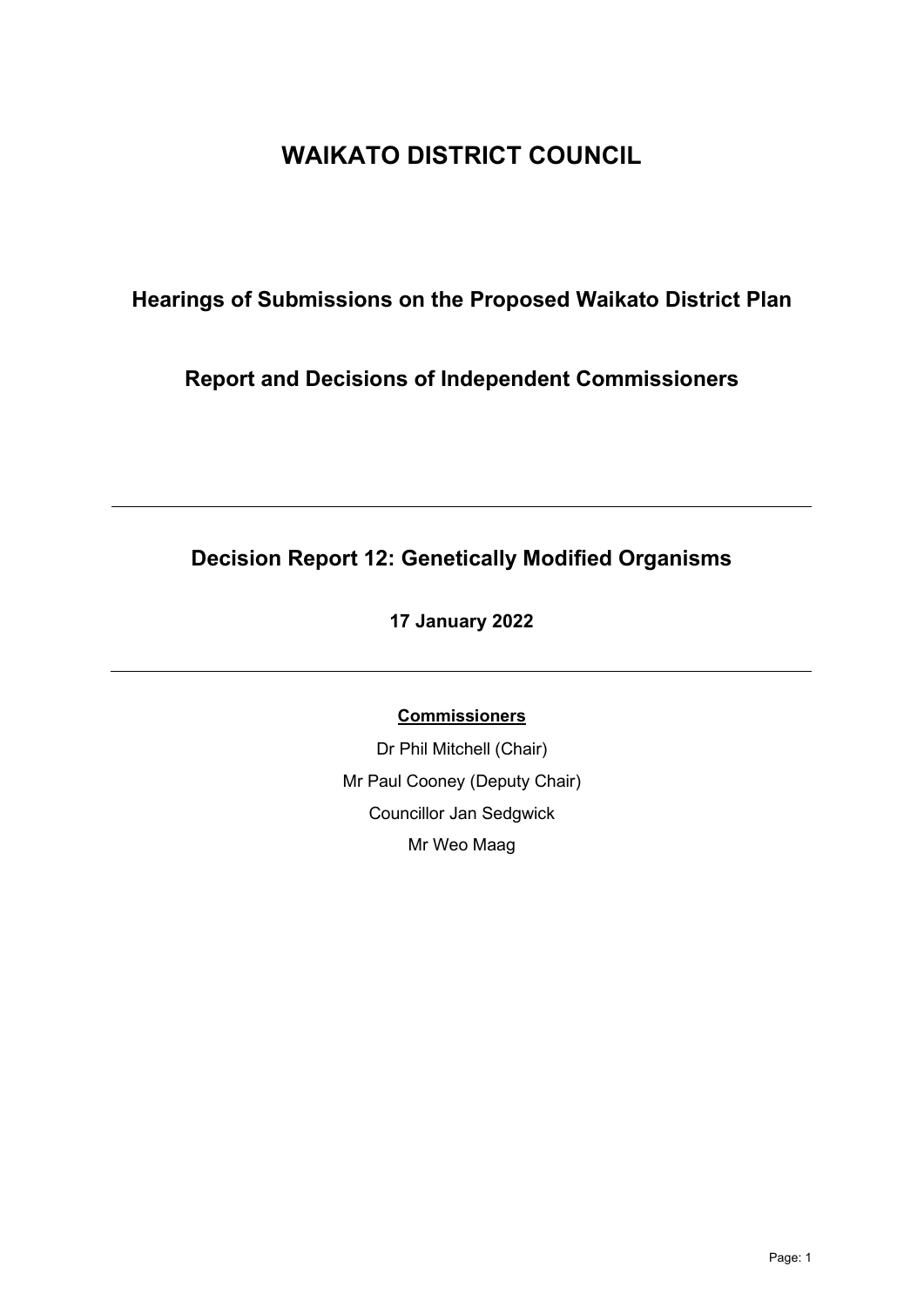#### **Contents**

### **Glossary of terms**

| Council         | <b>Waikato District Council</b>                       |
|-----------------|-------------------------------------------------------|
| <b>EPA</b>      | <b>Environmental Protection Authority</b>             |
| <b>FFNZ</b>     | Federated Farmers of New Zealand Incorporated         |
| <b>GMO</b>      | Genetically modified organisms                        |
| <b>HSNO Act</b> | Hazardous Substances and New Organisms Act 1996       |
| <b>LSN</b>      | Life Sciences Network Incorporated                    |
| Panel           | The Waikato District Plan Hearings Panel              |
| <b>PDP</b>      | Proposed Waikato District Plan                        |
| <b>WED</b>      | Whaingaroa Environmental Defence Incorporated Society |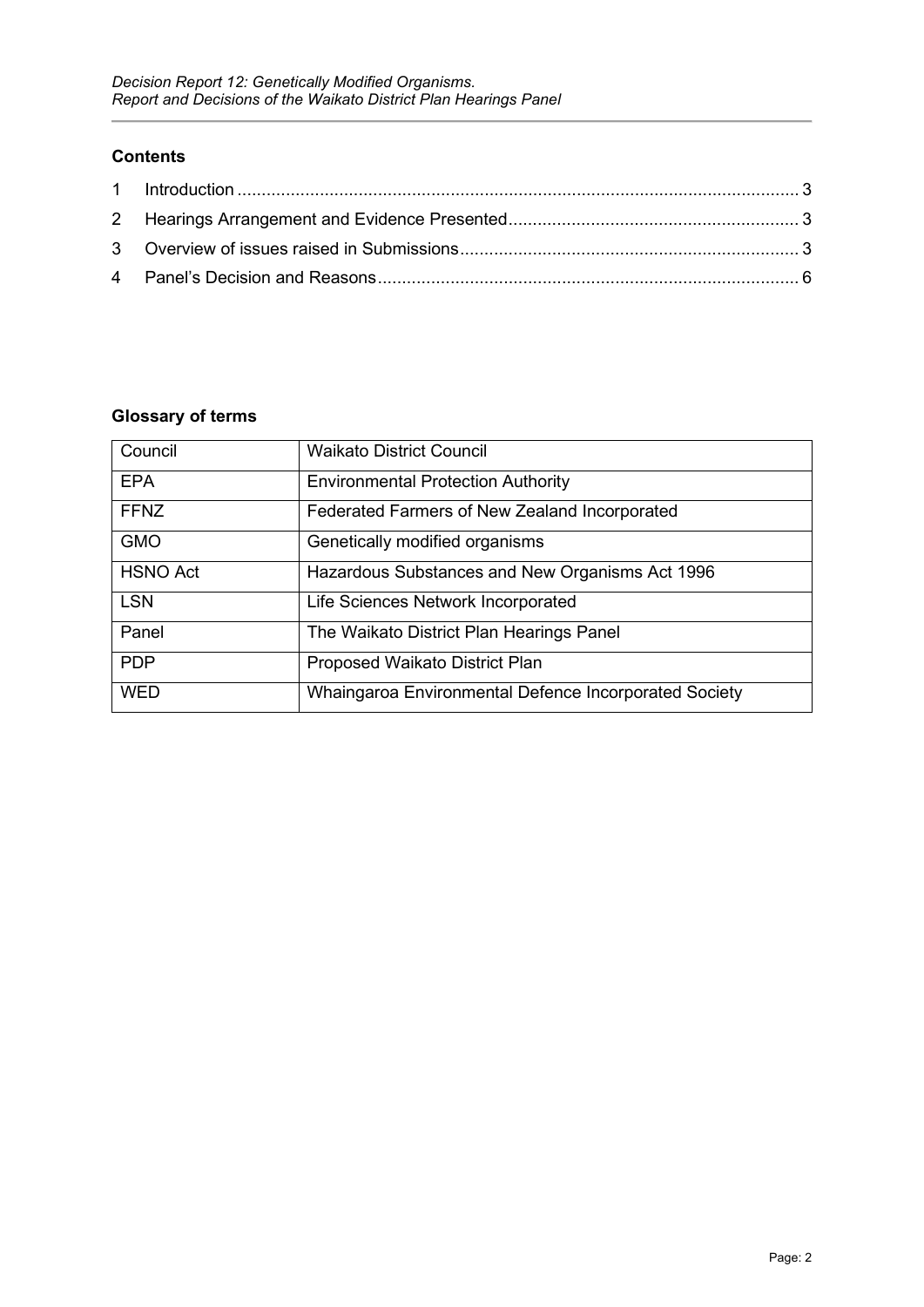### <span id="page-2-0"></span>**1 Introduction**

1.1 Hearing 8B concerned the topic of Genetically Modified Organisms (GMO). As notified, the PDP did not contain provisions relating to GMO. A number of submissions sought that an objectives, policies and rules framework be incorporated within the PDP to place controls on the release and use of GMO.

### <span id="page-2-1"></span>**2 Hearings Arrangement and Evidence Presented**

2.1 Hearing 8B was held on 30 January 2020 at the Waikato District Council Offices at 15 Galileo Street, Ngaruawahia. All of the relevant information pertaining to this hearing (i.e. Section 42A report, legal submissions and evidence) is contained on the Waikato District Council website.

| Council                                                  | Neil Taylor (author of Section 42A Report)                                                                                                                            |
|----------------------------------------------------------|-----------------------------------------------------------------------------------------------------------------------------------------------------------------------|
| Life Sciences Network<br>Incorporated (LSN)              | Mark Christensen (Counsel)<br><b>William Blair Rhodes Rolleston</b><br>Andrew Allan<br><b>Gerard Matthew Willis</b><br>Dr Anthony John Conner<br><b>Arthur Grimes</b> |
| <b>GE Free New Zealand</b>                               | Claire Bleakley<br><b>Gavin Fisher</b><br>Kathy Bentham<br><b>Jesiah Alexander</b><br><b>Frank Rowson</b>                                                             |
| Whaingaroa Environmental<br>Defence Incorporated Society | <b>Malibu Hamilton</b>                                                                                                                                                |
| Tainui o Tainui                                          | Angeline Greensill                                                                                                                                                    |
| New Zealand Forest Research<br>Institute Limited         | Elspeth Ann MacRae                                                                                                                                                    |
| <b>Biotech New Zealand</b><br>(BiotechNZ)                | Dr Will Barker<br>Dr Sean Simpson                                                                                                                                     |
| <b>Federated Farmers of New</b><br>Zealand Incorporated  | <b>Gavin Keith Forrest</b><br>Dr Paul Le Mière                                                                                                                        |
| Waikato - Tainui                                         | Marae Tukere                                                                                                                                                          |

2.2 We heard from the following parties on the matter of GMO provisions:

#### <span id="page-2-2"></span>**3 Overview of issues raised in Submissions**

3.1 In the section 42A Report, Mr Taylor set out the full list of submissions on the subject matter of GMO. The notified PDP did not contain provisions relating to the management of GMO. All 30 of the original submissions sought controls on the release and use of GMO to be included in the PDP.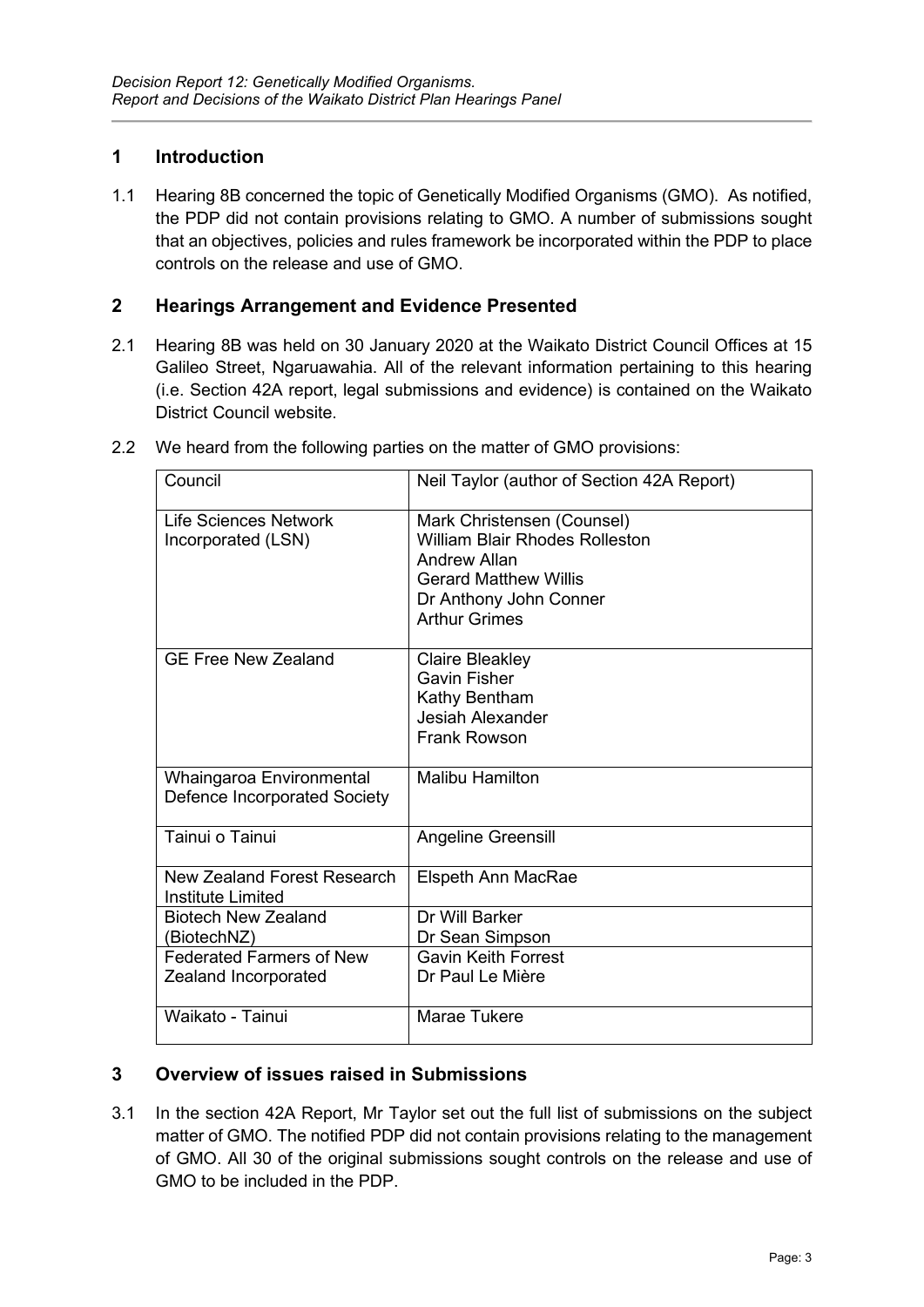- 3.2 In brief, the key matters of relief sought by the submitters included:
	- a) Add a resource management framework for the management of GMO that is specific to the Waikato District, taking into account environmental, economic and social wellbeing considerations.
	- b) Add strong precautionary and prohibitive policies and rules relating to the management of GMO that are same or similar to those in the Far North District Plan, Whangarei District Plan and Auckland Unitary Plan. More specifically:
		- i) GE Free NZ sought to include new provisions into the PDP and provided the text to be incorporated into the PDP, which replicated the provisions of the Auckland Unitary Plan.
		- ii) Soil and Heath Association provided specific text to be included in the PDP and also sought the inclusion of provisions to address cultural effects of GMO on tāngata whenua.
	- c) The release of GMO has potential to cause significant adverse effects on cultural wellbeing of tāngata whenua through harm to cultural values.
	- d) Further submitters opposed the original submissions seeking the inclusion of GMO provisions in the PDP, generally on the basis that the issues raised in the submissions are already considered by the Environmental Protection Authority (EPA) under the Hazardous Substances and New Organisms Act 1996 (HSNO Act), including the opportunity for public consultation as part of that process.
- 3.3 The evidence presented on behalf of GE Free NZ focused primarily on the need to adopt a precautionary approach to the use of GMO. Ms Claire Bleakley noted that the HSNO Act was set up to monitor and ensure the government's oversight in relation to GMO development, field testing and conditional release conditions. However, she stated that local regulations are necessary when it comes to the release of GMO, as the EPA has no role under the HSNO Act once a GMO has been released. The information presented in the hearing on behalf of GE Free NZ also highlighted concerns in relation to GMO contamination, loss of GMO-free certification, adverse effects on flora and fauna and on tāngata whenua through harm to cultural values. Ms Bleakley requested that we look ahead to the emerging issues associated with GMO and address the adverse effects of GMO-related land uses on the environment and communities' health and economic wellbeing.
- 3.4 On behalf of the Whaingaroa Environmental Defence Incorporated Society (WED), Mr Malibu Hamilton raised concerns of risk and liability, particularly concerning the removal and elimination of escaped GMO. Mr Hamilton considered that the HSNO Act does not protect the community from adverse effects of the release of GMO. He expressed the view that there are no impediments to inserting GMO provisions in the PDP. WED requested that we insert strong precautionary and prohibitive GMO provisions in the PDP.
- 3.5 We received a letter from Ms Marae Tukere, on behalf of Waikato Tainui, supporting the evidence provided by Mr Hamilton. Ms Tukere confirmed that Waikato – Tainui had relied on the expertise of Mr Hamilton in respect of their own submission.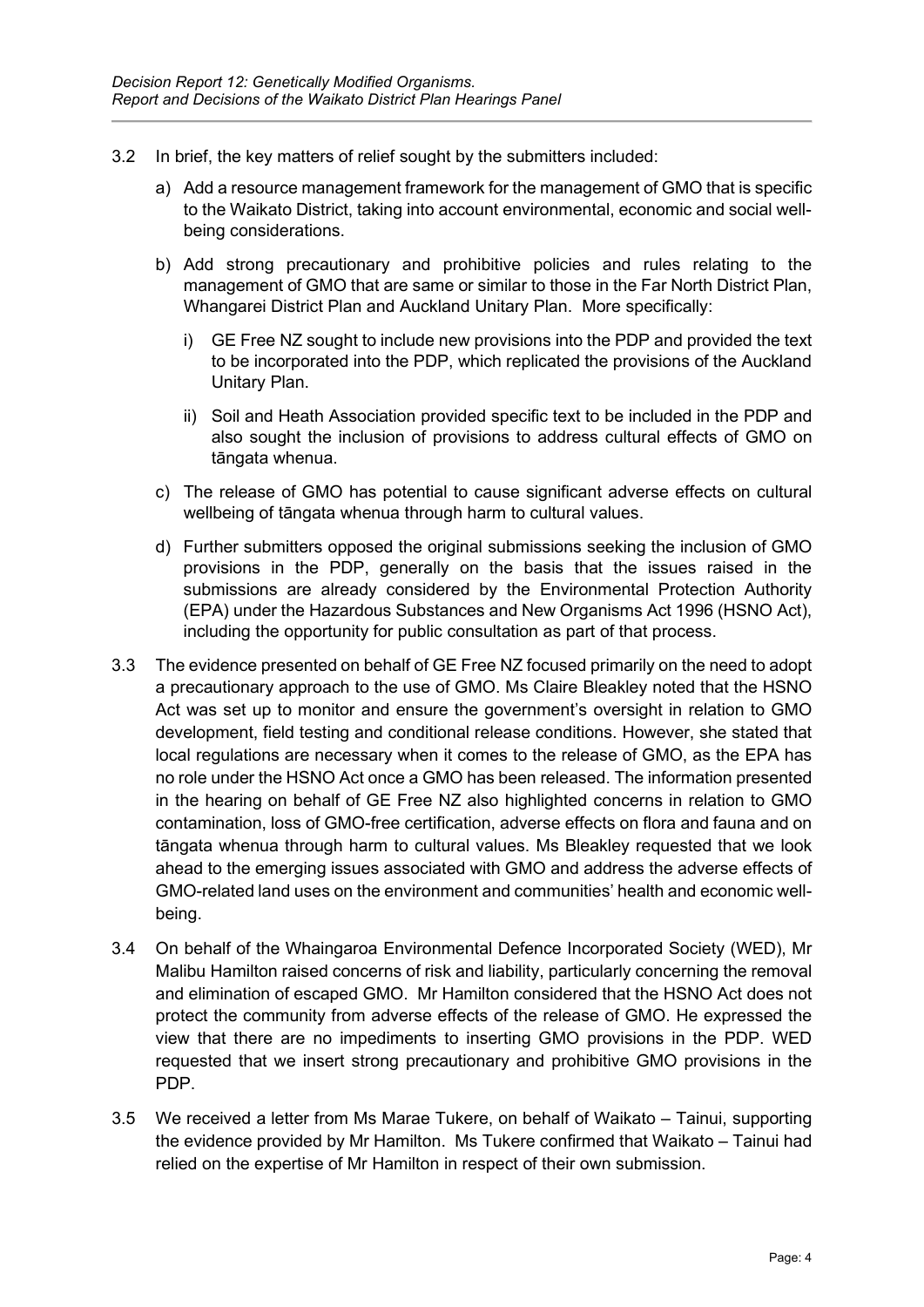- 3.6 On behalf of Tainui o Tainui, Ms Angeline Greensill explained that in recent years, Tainui and the local community have become better informed and concerned about the risks of GMO. She considered that the recent arrival of gene editing technologies in the primary sector is potentially putting taonga at risk, along with posing risks to primary production and the economy. Ms Greensill requested that the precautionary principle should be applied. Tainui o Tainui sought to include GMO provisions in the PDP that would prohibit the release of GMO into the rural environment of Tainui rohe.
- 3.7 In his legal submissions on behalf of Life Sciences Network Incorporated (LSN), Mr Mark Christensen informed us that the Royal Commission on Genetic Modification held a public inquiry into the use of genetic modification in New Zealand in 2001, following which the HSNO Act was amended in 2002 and 2003 to implement the Commission's recommendations. He submitted that the concerns raised by the submitters are generally the same concerns that were raised before the Royal Commission. Having considered these concerns, both the Royal Commission and the Government were satisfied that appropriate decisions on the use and development of GMO can be properly made by way of the EPA making decisions under the HSNO Act. Having regard to this context, Mr Christensen stated that LSN's position is that any controls imposed by the Resource Management Act 1991 (RMA) on GMO in the PDP should only relate to those matters which are either:
	- a) Not legally able to be addressed/considered by the EPA under the HSNO Act; or
	- b) Necessary at a district level in addition to the considerations/controls by the EPA because EPA cannot properly consider district or regional considerations.

Mr Christensen submitted that the evidence presented by the experts on behalf of LSN demonstrated that restrictions and prohibitions on GMO sought by the submitters were unnecessary because the issues that are raised by the submitters duplicated the powers and functions of EPA, and they were inappropriate because not only would they ban release, they were also a de facto ban on research and development of the technology across New Zealand.

- 3.8 Ms Elspeth MacRae presented evidence on behalf of New Zealand Forest Research Institute Limited. She noted that New Zealand is not genetic engineering free. She explained that genetic modification is an established technology with approved GMO having an extensive history of benefit. Ms MacRae stated that international research on risks associated with released products have been shown to be negligible and the process required under the HSNO Act means that only organisms of low and negligible risk would be released in the Waikato (or anywhere else). She also stated that biotechnology is a necessary tool for New Zealand.
- 3.9 Federated Farmers of New Zealand Incorporated (FFNZ) considered that the PDP should not contain specific provisions on GMO. Mr Gavin Forest explained that the riskrelated issues raised in the submissions were already considered (using a precautionary approach) by the EPA, and any residual issues can be managed using existing powers under the RMA or by engaging with the Regional Council to amend the provisions of the Biosecurity Act (Pest Management Strategies) when needed. Mr Forest also stated that the regulation of GMO as sought by the submitters would undermine Waikato's position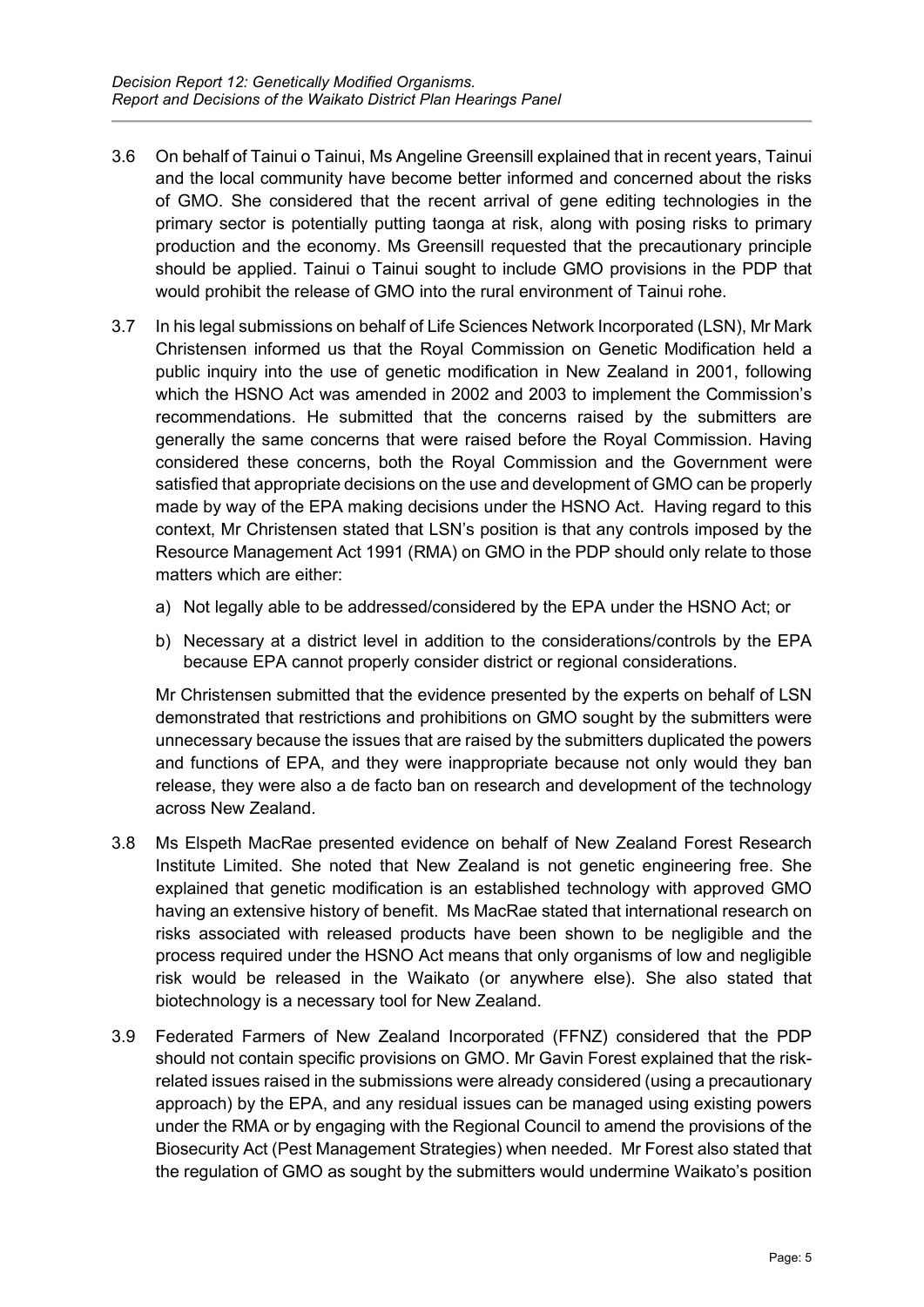as a leader in agricultural science, would erode scientific capability, and would limit access to new technologies. Mr Forest considered that there was no justification in terms of a section 32 analysis under the RMA for including the GMO provisions sought by the submitters.

3.10 Dr Will Barker presented evidence on behalf of Biotech New Zealand (BiotechNZ). He stated that the use of genetic modification was already stringently regulated in New Zealand and there was no need for further regulation at the local level. Dr Barker stated that the implementation of GMO provisions into the PDP would discourage companies engaged in the development of GM technologies and may force them out of the region or overseas. He stressed that the loss of highly innovative companies was a significant economic opportunity loss for New Zealand.

#### <span id="page-5-0"></span>**4 Panel's Decision and Reasons**

- 4.1 We appreciate the extensive information and evidence presented by the submitters on the issue of GMO. It is clear to us that the matter is a polarising one, with one group of submitters generally seeking greater restrictions or prohibition on GMO and other group seeking to ensure the ongoing use and development of GMO, where appropriate.
- 4.2 We also appreciate that there are fundamental differences of opinion regarding the development, release and use of GMO, but accept Mr Christensen's submissions that the development, release and use of GMO can be appropriately managed through the EPA approval process, such that, we consider it unnecessary to replicate the EPA approval process in the PDP.
- 4.3 However, the question that does arise is whether there are residual or additional effects, such as locational effects, that should be addressed in the PDP following an approval by the EPA. On this key issue, we agree with the submission of Mr Christensen that any provisions on GMO in the PDP should only relate to those matters which are not legally able to be addressed or considered by the EPA under the HSNO Act.
- 4.4 Accordingly, we address below the following key questions, all of which we canvassed extensively with parties at the hearing:
	- a) Would it be lawful to include GMO provisions in the PDP in response to submissions, given their absence from the notified version?
	- b) In any event, does the Council have jurisdiction under the RMA to include GMO provisions in the PDP?
	- c) Are there any particular adverse effects on the environment associated with the outdoor use of GMO which are not able to be addressed or considered by the EPA process, and which therefore should be included in the PDP?

#### Scope / Jurisdiction Issues

4.5 A jurisdictional issue was raised by some further submitters that the inclusion of GMO provisions in the PDP was not "on" the PDP as there were no GMO provisions in the plan that could be subject of a submission. We do not accept that argument. This is a full district plan review and as such a broad approach on the scope of submissions is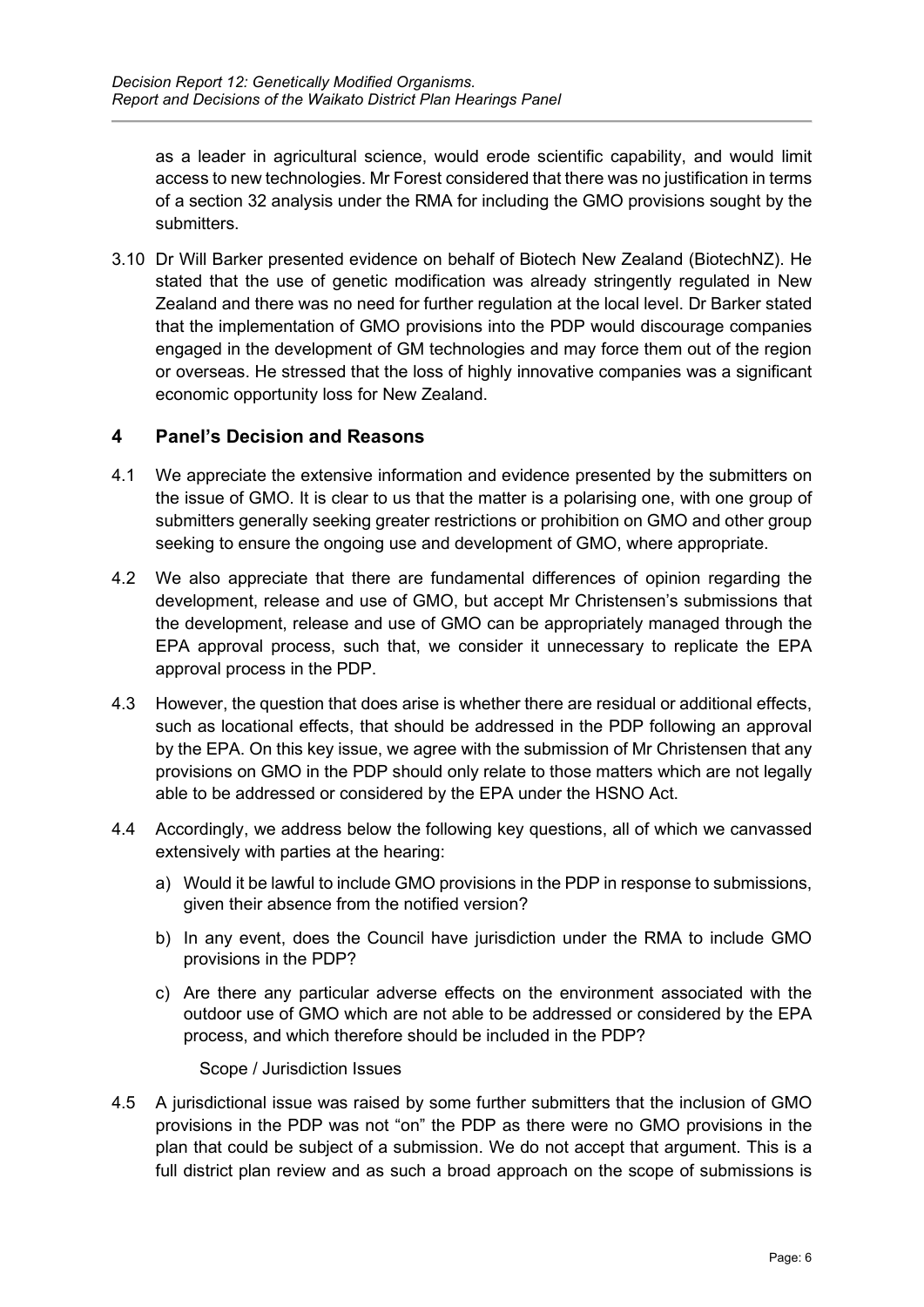warranted. We consider that submissions seeking the inclusion of GMO provisions are "on" the plan and within jurisdiction.

4.6 With respect to the broader issue of whether the Council has the jurisdiction under the RMA to include GMO provisions in the PDP, we accept the submission of Mr Christensen who freely acknowledged that both the Environment Court and High Court have found that councils do have jurisdiction under the RMA to include provisions on GMO. Mr Taylor also accepted this and confirmed that three district plans include GMO provisions: Far North District Plan, Whangarei District Plan and the Auckland Unitary Plan.

#### Adverse effects

- 4.7 Because there is no legal impediment to include provisions on GMO in the PDP, we have carefully considered whether or not the concerns of submitters are able to be adequately addressed under the provisions of the HSNO Act and the EPA approval process.
- 4.8 We accept that there is a jurisdictional overlap between HSNO Act and the RMA in relation to GMO, but also accept the submissions of Mr Christensen and the evidence of Mr Willis, to the effect that:
	- a) *Integrated management and precautionary approach to GMO*: the EPA must "take into account the need for caution in managing adverse effects where there is scientific and technical uncertainty about those effects" under section 7 of HSNO Act. $1$
	- b) *Eradication of GMO once released into the environment*: Section 37 of the HSNO Act and Clause 10 of the Methodology Order expressly require the EPA, when making a decision, to have regard to this matter when considering applications.<sup>[2](#page-6-1)</sup>
	- c) *Risk of cross contamination of non-GMO crops*: This is a key issue for the EPA when considering applications for release of a GMO. The EPA is able to take into account local (district/regional) differences which may influence variations at the local level. Under Section 38D(1), the EPA can impose conditions on the release of the GMO, including requiring contingency plans, compliance with relevant codes of practice or standards, limiting proximity of organisms to other organisms or limit the number of people that hold an approval. $^3$  $^3$
	- d) *Adverse effects of GMO contamination on mauri and tikanga of tāngata whenua:*  Section 8 of the HSNO Act requires that the EPA take into account the principles of the Treaty of Waitangi. Under Section 6(d) of the HSNO Act and Clauses 9 and 25(2) of the Methodology Order, the EPA must take into account "the relationship of Maori and their culture and traditions with their ancestral lands, water, sites, waahi tapu, valued flora and fauna, and other taonga".<sup>[4](#page-6-3)</sup>

<span id="page-6-0"></span><sup>1</sup> Paragraph 2.12 of Mark Christensen's Legal Submissions, dated 24 January 2020.

<sup>2</sup> Table A (A.3) of Mark Christensen's Legal Submissions, dated 24 September 2020.

<span id="page-6-2"></span><span id="page-6-1"></span><sup>3</sup> Table A (A.7) of Mark Christensen's Legal Submissions, dated 24 September 2020.

<span id="page-6-3"></span><sup>4</sup> Table A (A.9) of Mark Christensen's Legal Submissions, dated 24 September 2020.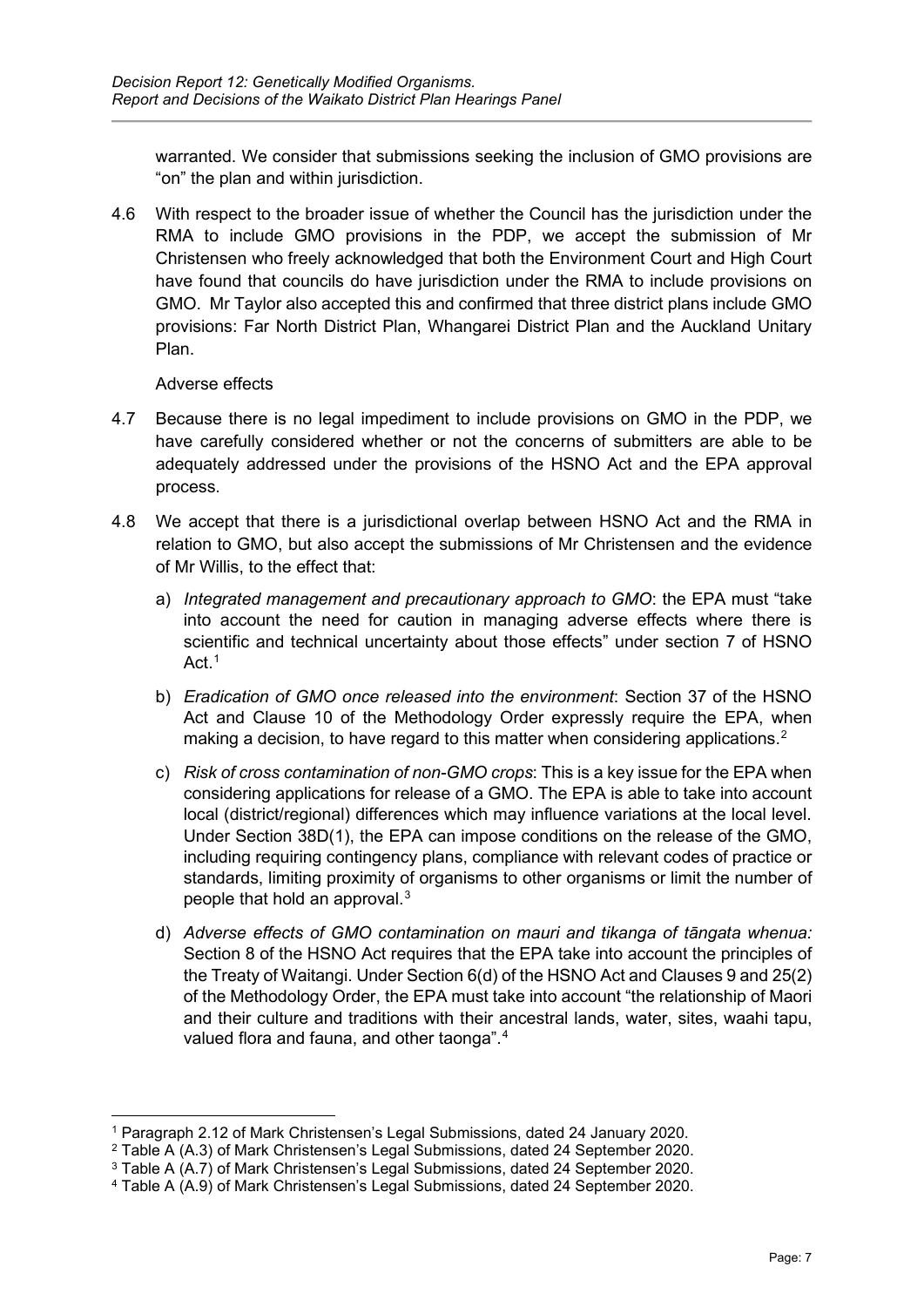- e) Consideration of the location and distribution of proposals involving GMO on a district basis, together with the protection of rural resources: Clause 13(c) of the Methodology Order requires the EPA to take into account "the distributional effects of the costs and benefits over time, space, and groups in the communities".<sup>[5](#page-7-0)</sup>
- f) *Financial liability from GMO Contamination:* There is strict liability for any breaches of the HSNO Act controls. Under Section 38D(2) of the HSNO Act, the EPA may impose a bond in the event of damage caused by the authorised use of a GMO. $^{\rm 6}$  $^{\rm 6}$  $^{\rm 6}$
- g) *Role of EPA under the HSNO Act after a GMO is released:* under section 103 of the HSNO Act, the EPA has broad enforcement powers to monitor compliance with the conditions of controls placed on an approval to release new organisms. A new organism is only released without conditions or controls where the EPA is confident the risk is negligible. In the event of unforeseen issues occurring after a full release of GMO, those issues are able to be managed at a national or regional scale under the Biosecurity Act 1993.<sup>[7](#page-7-2)</sup>
- 4.9 The section 32 analysis in Mr Willis' evidence assessed four regulatory options:
	- a) Option 1 rely on the HSNO Act; or
	- b) Option 2 rely on the HSNO Act with a backstop strategy consisting of plan changes and/or requests to the Waikato Regional Council for a regional pest management plan. This option would be actioned in the event there is a likelihood of the EPA approving an organism for release which would be of a particular concern to the Waikato District community; or
	- c) Option 3 introduce limited controls under the PDP by way of controlled activity consent for specific GMO in some or all of the district, where they may have a heightened risk that is not likely to be considered by the EPA; or
	- d) Option 4 introduce a heavy regulatory approach under the RMA that prohibits outdoor release and requires discretionary consent for field trials.

Mr Willis concluded that Option 1 (rely on the HSNO Act) was the most effective and efficient option and that Option 4 (control GMO in the PDP) the least efficient and effective option in terms of section 32 of the RMA.

- 4.10 In response to our questions, we were advised by Mr Christensen that under section 53(1)(d) of the HSNO Act, any application to field test a GMO must be publicly notified. We are satisfied that this process provides opportunities for the Waikato community to engage in the decision-making process.
- 4.11 We also accept the evidence of Mr Taylor that the introduction of GMO provisions in the PDP would have implications for the Council, in particular having to acquire expertise in the GMO field and undertaking monitoring. We consider that it is more appropriate that the EPA applies expertise to the decision making on GMO, noting that this expertise is not currently available within the Council. We make no finding on Mr Taylor's contention

<span id="page-7-0"></span><sup>5</sup> Table B (B.6) of Mark Christensen's Legal Submissions, dated 24 September 2020.

<span id="page-7-1"></span><sup>6</sup> Table B (B.7) of Mark Christensen's Legal Submissions, dated 24 September 2020.

<span id="page-7-2"></span><sup>7</sup> Page 25 of Statement of Evidence of Gerard Willis, dated 18 December 2019.